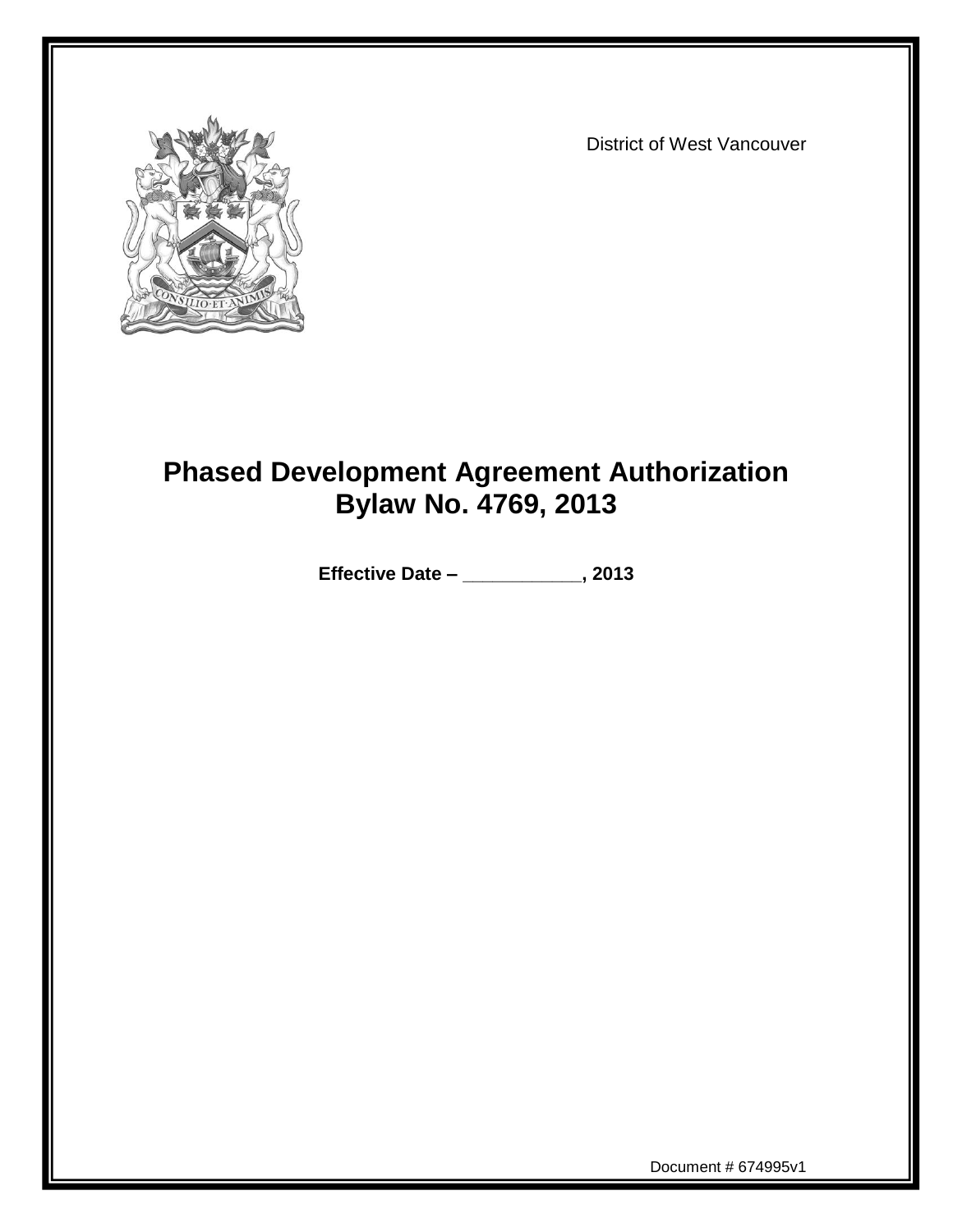### District of West Vancouver

## **Phased Development Agreement Authorization Bylaw No. 4769, 2013**

A bylaw to enter into a Phased Development Agreement between the District of West Vancouver and Marine Drive BT Holdings Limited, Inc. No. 0906708

WHEREAS under the Local Government Act Council may by bylaw enter into a phased development agreement with a developer; and

WHEREAS Council published notices of its intention to enter into a phased development agreement with Marine Drive BT Holdings Limited, Inc. No. 0906708, and held a public hearing in respect of this bylaw in accordance with the Local Government Act;

NOW THEREFORE, the Council of the District of West Vancouver enacts as follows:

#### **Part 1 Citation**

1.1 This bylaw may be cited as "Phased Development Agreement Authorization Bylaw No. 4769, 2013".

#### **Part 2 Authorizes a Phased Development Agreement**

- 2.1 Attached to this bylaw as Schedule "A" and forming part of this bylaw is a copy of a Phased Development Agreement between the District of West Vancouver and Marine Drive BT Holdings Limited, Inc. No. 0906708 (the "PDA").
- 2.2 The Mayor and Clerk are authorized to execute the PDA on behalf of the District of West Vancouver and to execute and deliver such transfers, deeds of land, plans and other documents as are required to give effect the PDA.

### **SCHEDULES**

Schedule A – Phased Development Agreement between the District of West Vancouver and Marine Drive BT Holdings Limited, Inc. No. 0906708